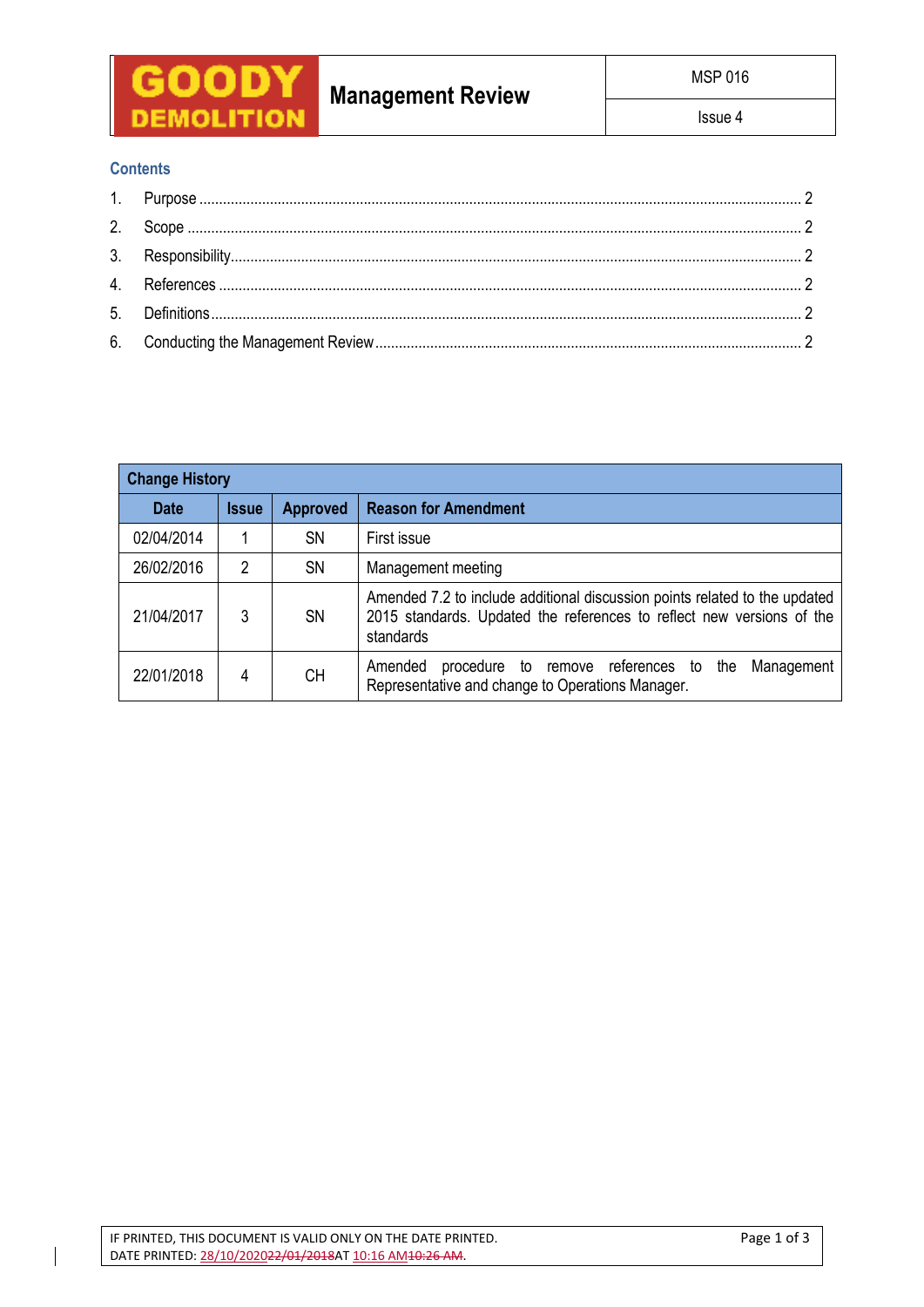

# **1. Purpose**

To ensure the continuing suitability, adequacy and effectiveness of the Management System.

#### **2. Scope**

This procedure embraces all the activities involved in reviewing the Company's Management System, working methods and performance records with respect to its Management System performance and customer satisfaction.

## **3. Responsibility**

The Operations Manager is responsible for ensuring the requirements of this procedure are met and for conducting the meeting on schedule.

#### **4. References**

| • Quality Management System Requirements       | BS EN ISO 9001:2015  |
|------------------------------------------------|----------------------|
| • Environmental Management System Requirements | BS EN ISO 14001:2015 |
| • OH&S Management System Requirements          | BS OHSAS 18001:2007  |
| • Management System Policy Manual              | <b>MSP 001</b>       |

#### **5. Definitions**

| <u>OH&amp;S:</u>   | Occupational Health and Safety                                                                                                                                  |
|--------------------|-----------------------------------------------------------------------------------------------------------------------------------------------------------------|
| Objective:         | The final aim of an improvement plan.                                                                                                                           |
| Target:            | May be an interim measurable point towards achieving an objective.                                                                                              |
| Management system: | A documented system for managing the organisations' performance towards<br>customer satisfaction and other parameters' set by the company from time to<br>time. |

## **6. Measurement of the process**

6.1. This effectiveness of the Management Review will be measured by the frequency the meeting is held and the completion of actions raised at the meeting.

## **7. Conducting the Management Review**

- 7.1. The Operations Manager will convene regular management review meetings.
- 7.2. The Management review will comprise of but not be limited to:-
	- A review of the last meeting minutes and the actions taken on items highlighted
	- A review of the Quality, environmental and OH&S Policies and objectives
	- Internal Management System Audit Reports and external audit reports
	- Evaluations of Compliance with legal and other requirements
	- Relevant Communications from Customers and other external interested parties including complaints, customer meetings etc.
	- Results of participation and consultation on OHSAS matters
	- Performance including process, product conformity, environmental and OH&S
	- The Performance of external providers
	- Status of preventive and corrective actions
	- Changes that could affect the Management System
	- Recommendations for improvement
	- New or revised regulatory requirements